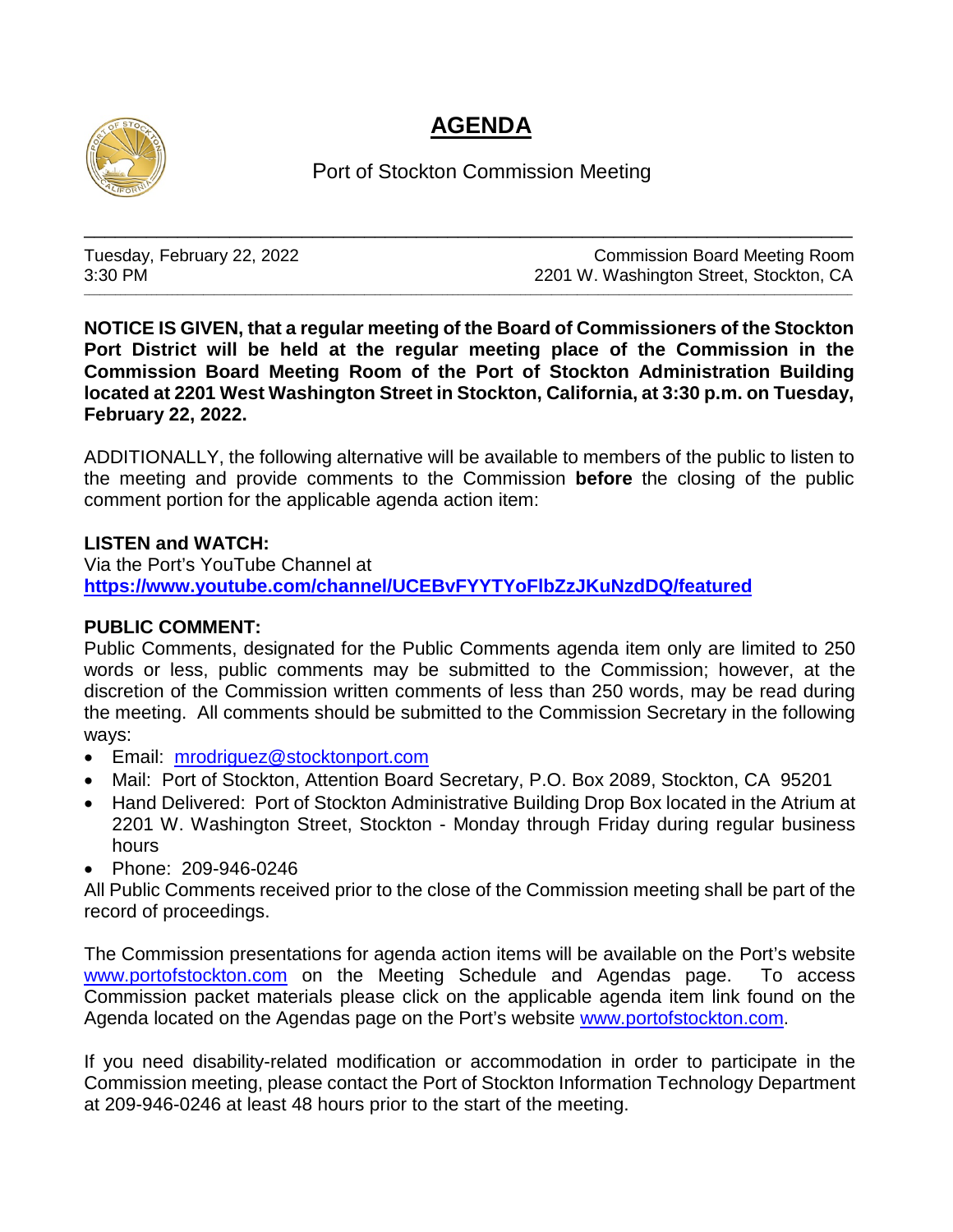- 1. CALL TO ORDER
- 2. ROLL CALL
- 3. PRESENTATION OF THE 2021 EMPLOYEE OF THE YEAR AWARD
- 4. ANNUAL BOARD RE-ORGANIZATION
	- A. Election of Chairperson
	- B. Election of Vice Chairperson

## 5. CONSENT CALENDAR

*All Consent Calendar items will be acted upon under one vote unless specifically removed by a Commissioner, the Port Director or a member of the public*

- A. Minutes of January 18, 2022 Meeting
- B. Approval of Original Pilot Commission for Captain David Weiss **[VIEW HERE](https://www.portofstockton.com/wp-content/uploads/2022/02/ConsentB.pdf)**
- C. Authorizations to Travel: **[VIEW HERE](https://www.portofstockton.com/wp-content/uploads/2022/02/ConsentC.pdf)**
	- 1. California Special Districts Association (CSDA), Special District Leadership Academy Conference, San Diego, CA, April 3 – 6, 2022
	- 2. San Joaquin Council of Governments (SJCOG), One Voice, Washington, D.C., May 8 – 12, 2022
	- 3. International Association of Ports and Harbors (IAPH), World Ports Conference, Vancouver, Canada, May 16 – 18, 2022
- D. Consideration and possible approval for the Port Director to purchase two servers from RFI for an amount not-to-exceed \$49,638.60 **[VIEW HERE](https://www.portofstockton.com/wp-content/uploads/2022/02/ConsentD.pdf)**
- 6. CONSIDERATION OF ITEMS REMOVED FROM THE CONSENT CALENDAR
- 7. INFORMATIONAL PRESENTATION OF SECOND QUARTER 2021/2022 FISCAL YEAR FINANCIAL STATEMENTS **VIEW [HERE](https://www.portofstockton.com/wp-content/uploads/2022/02/AgendaItem7.pdf)**